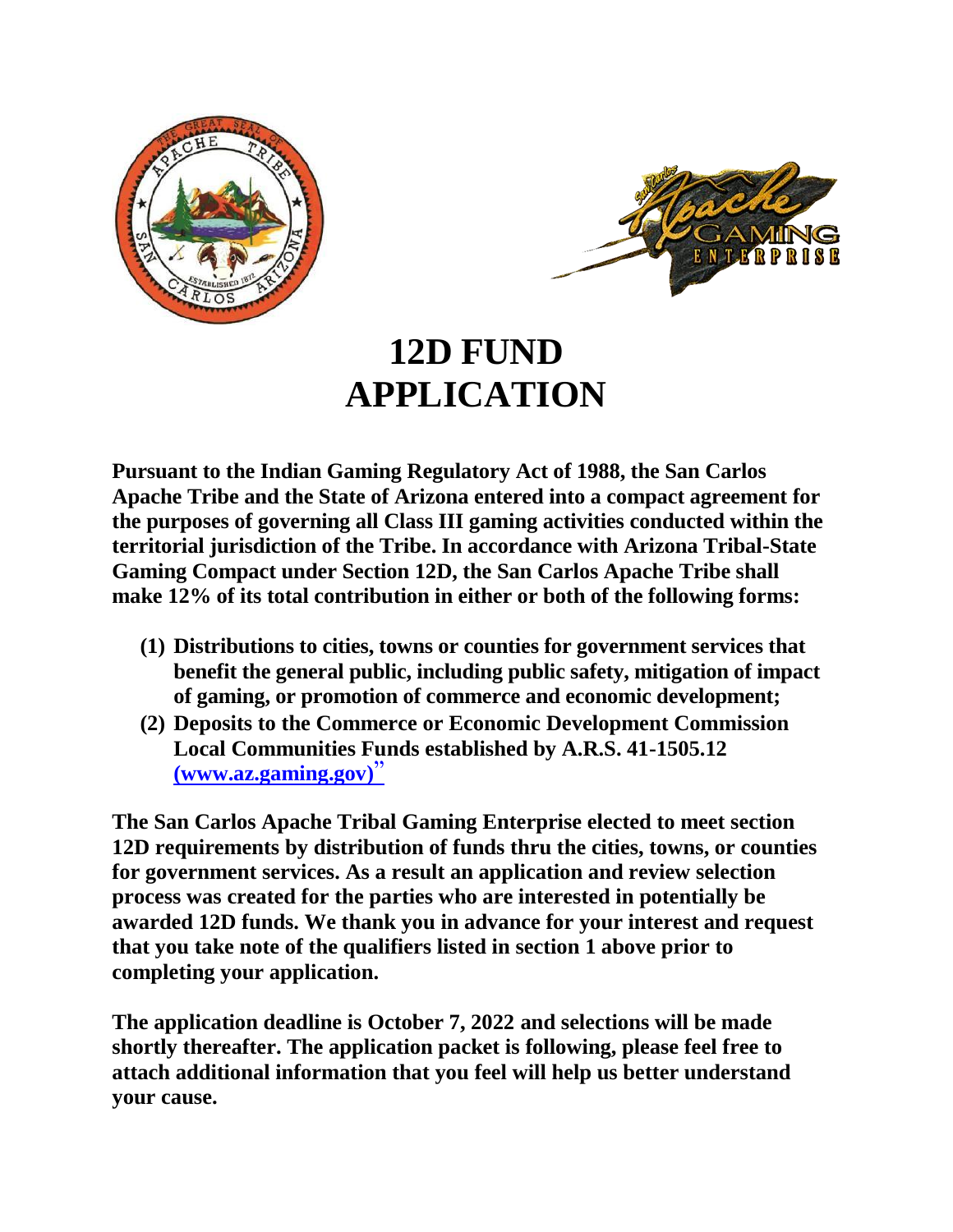



## 12D Fund Request **Application**

### **Deadline for Applications is October 7, 2022**

| <b>Please check</b><br>type of entity        | $\Box$ City  | $\Box$ County                       | <b>Economic</b><br><b>Development</b> |                 |
|----------------------------------------------|--------------|-------------------------------------|---------------------------------------|-----------------|
| <b>Address</b>                               | <b>City</b>  | <b>State</b>                        |                                       | <b>Zip Code</b> |
| <b>Contact Person</b>                        | <b>Title</b> | <b>Phone</b>                        |                                       |                 |
| <b>Address of Contact Person</b>             | <b>City</b>  | <b>State</b>                        |                                       | <b>Zip Code</b> |
| <b>Scope of Project/Request</b>              |              |                                     |                                       |                 |
| \$                                           |              | <b>Time Frame</b><br>(Use of funds) |                                       |                 |
| <b>Amount Requested</b>                      |              |                                     | From                                  | T <sub>o</sub>  |
| Possible beneficiaries of funds requested    |              |                                     |                                       |                 |
| Narrative and description of project/request |              |                                     |                                       |                 |
|                                              |              |                                     |                                       |                 |
|                                              |              |                                     |                                       |                 |
|                                              |              |                                     |                                       |                 |
|                                              |              |                                     |                                       |                 |